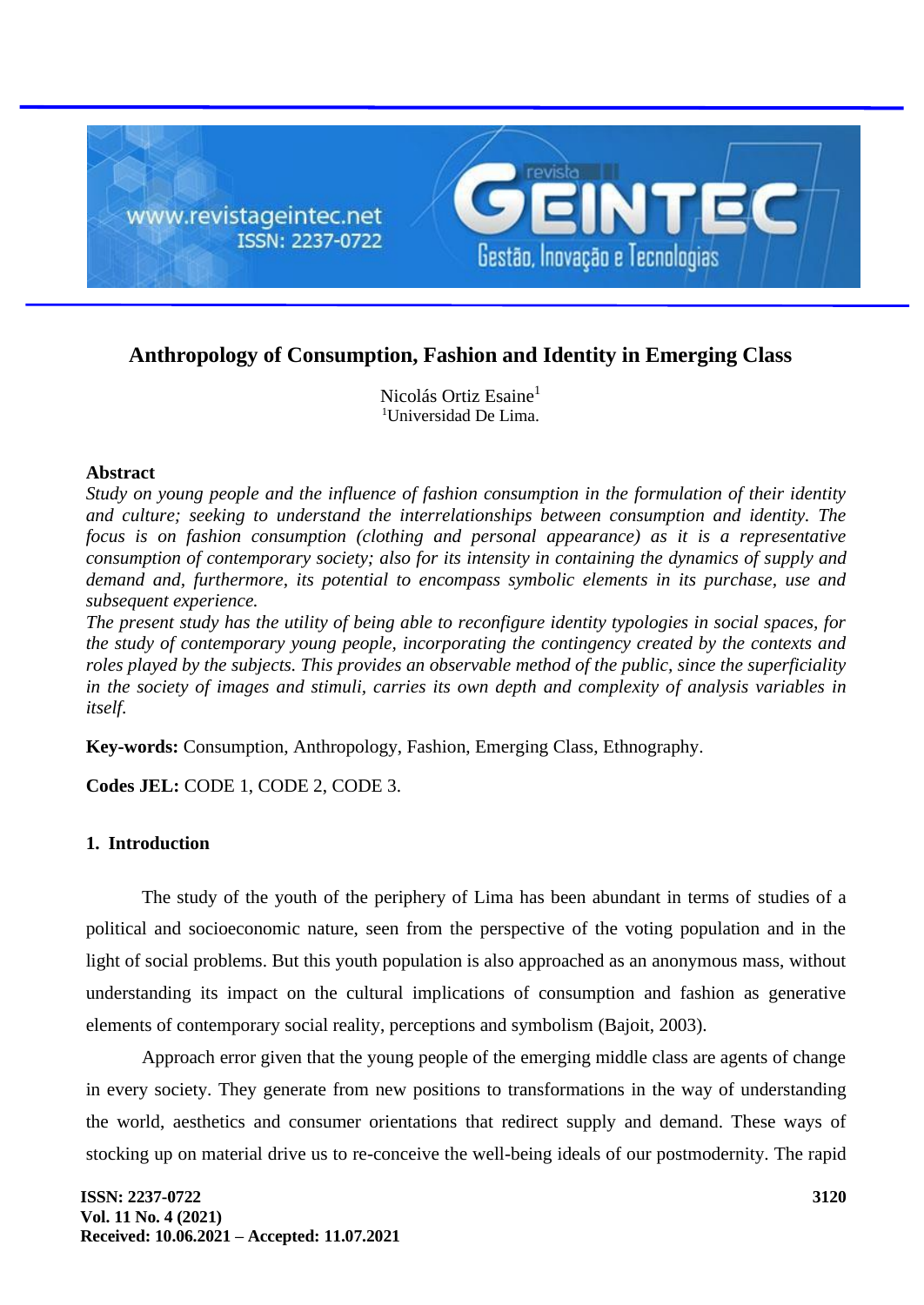penetration and influence of information technologies are causing changes in the way of socializing; it is precisely young people who adopt these media early and the forms of interaction that they bring with them.

The journalistic incursions of the season on the new trends in fashion and entertainment of the young people of the Lima periphery, support the vision of the other alien and exotic, for an audience that assumes classic and urban (Diaz-Albertini, 2000). They intensify an adult gaze, sometimes moralistic, when it is in charge of registering the social phenomena triggered by some cultural consumption such as music, dance and its connection with adolescent eroticism; as well as tattoos and gangs, youth media idols, drug use, graffiti, and neighborhoods (Esteinau, 1991). The positive end of this informative interest in the discourse of economic progress rises to a documentary attempt to find subcultures, movements or new lifestyles; where urban art decorates these chronicles in the form of theater, adventure sports, musicians who overcome social exclusion, among other stories with melodramatic overtones (Tomlinson, 2001).

The journalistic tone changes when he is in charge of composing a letter about the entrepreneurial effort in the emerging young population, highlighting humble origins and his path to success (Huber, 2002). Concept of achievement understood, unequivocally, as the ability to acquire material goods. In this case, each life dedicated to overcoming the barriers to survival of innumerable social and economic obstacles becomes spectacular, climbing a new sociodemographic scale. In this media mythology, the consumption of fashion by young people is the most visible and mediatic effect of social change (Jacinto Pazo, 2012).

#### **2. Theoretical Framework**

The socioeconomic surplus enjoyed by this population has generated new relationships with the city and with its own identity, being a public that has taken the spaces of its interpretation of global cultural models: "In this sense, migrants from the coast, more close to the urban situation, they have a greater capacity for integration in urban sectors comparable to the rural segments from which they come and have less need for aggregation in a group with a common reference of origin" (Golte, 1987).

This population is the most important electoral mass and its music, fashion and particular language are what highlight the universe of current meaning. Therefore, it is their perspectives on fashion consumption that would shape their new social identity, their forms of relationship that can overcome or hide the inclusion difficulties that their relatives had in the capital (Castells, 1998).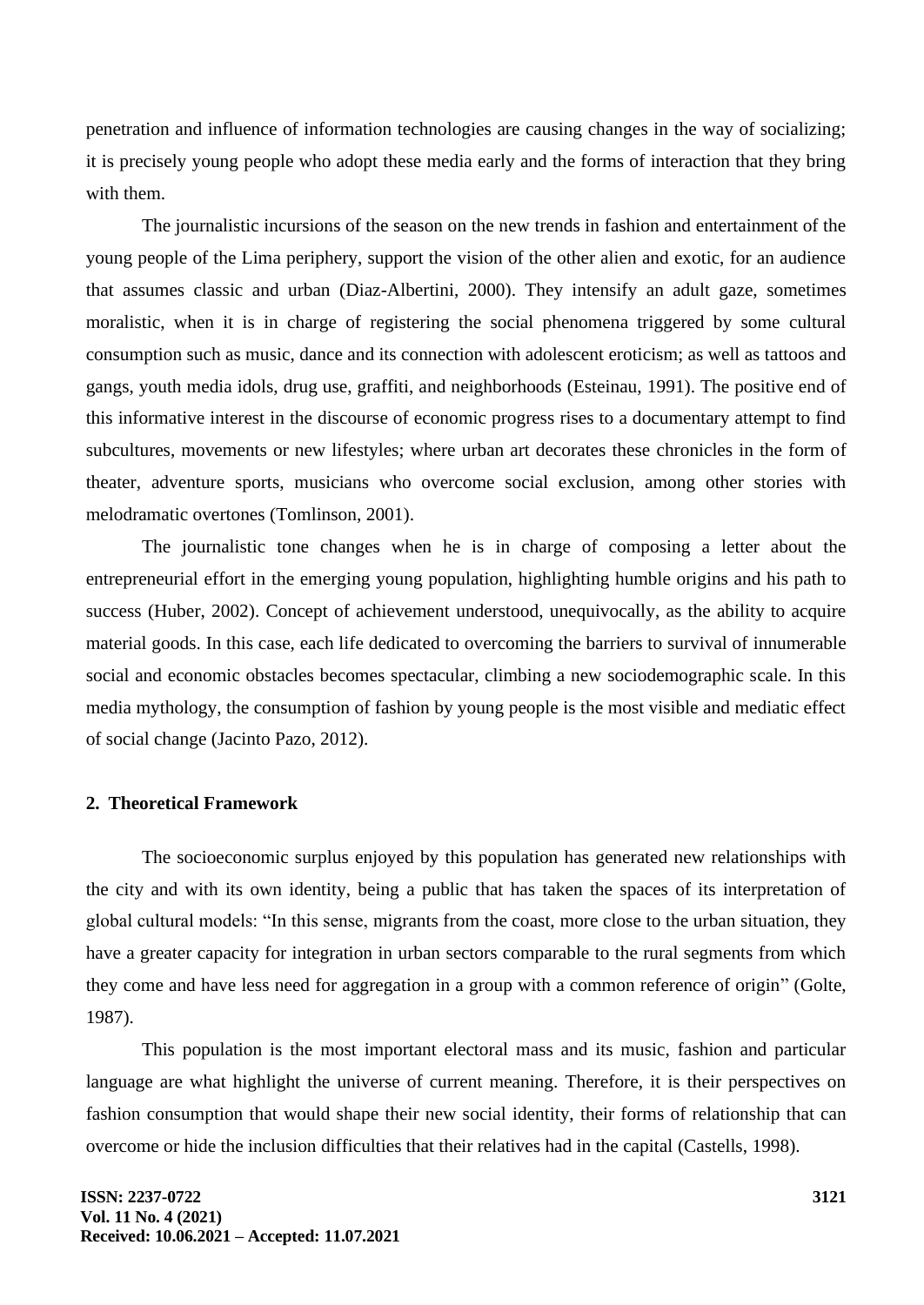#### **2.1. The "Monopoly of Taste"**

The emergence of new economic and social actors, product of the generational transformation of the pioneers of popular overflow (Matos Mar, 1988), which makes it necessary to consider the social and cultural dimension of consumption. Economic and labor development have generated new social dynamics, moving the symbolic center of the market from the traditional areas of the middle class to new centers and areas such as the so-called Lima Norte (Arellano, 2004). And in the current scenario of shortening economic and social borders through education, this permeability of the centers of cultural influence can be one of the most difficult aspects to assimilate by the traditional sector, which from its former higher purchasing power he may have enjoyed his ability to model behaviors (Fritz Haug, 1989). Therefore, it is essential to understand the social role that consumption plays, since through the desirability and symbolism of the products, it recreates a language of social codes; having as the most obvious sign the ostentatious consumption of fashion (Bauman, 2010).

For this particular case, it would be worth further exploring the correlation between etiquette and ethical standards, which are popularized today through modeling academies; that accompany the emergence of an ascending middle class in the process of educating themselves not only academically, but also in the external forms typical of the classical wealthy population (Giddens, 2000).

For Bourdieu, tastes also serve as judgments on which a social classification operates, the acceptance or rejection of groups through their apparent signs. In this sense, the struggle for the dominance of fashion is not given only to achieve an aesthetic appearance (Lipovetsky, 1988), but a sufficient social acceptance of the subjects: "Tastes (that is, manifested preferences) are the practical affirmation of an inevitable difference"(Bourdieu, 1988).

In Lima, the middle class adds their traditional behavioral values to perceptions of racial difference, stratified academic castes, health care preferences, cultural tastes, and reserved entertainment. Middle class that socializes its members based on these differences, making essential expenses such as education, health or food represent an unavoidable opportunity to reaffirm a desirable social relationship. It exercises social difference through the acts of buying and using products that the traditional middle class sees today in dispute. This also undermines the foundations of their power reproduction mechanisms, which were based on a close network of personal relationships.

In this scenario of relativization of the power of taste, the segments considered idle according to Veblen (such as housewives or student children), enter productive activity with no greater purpose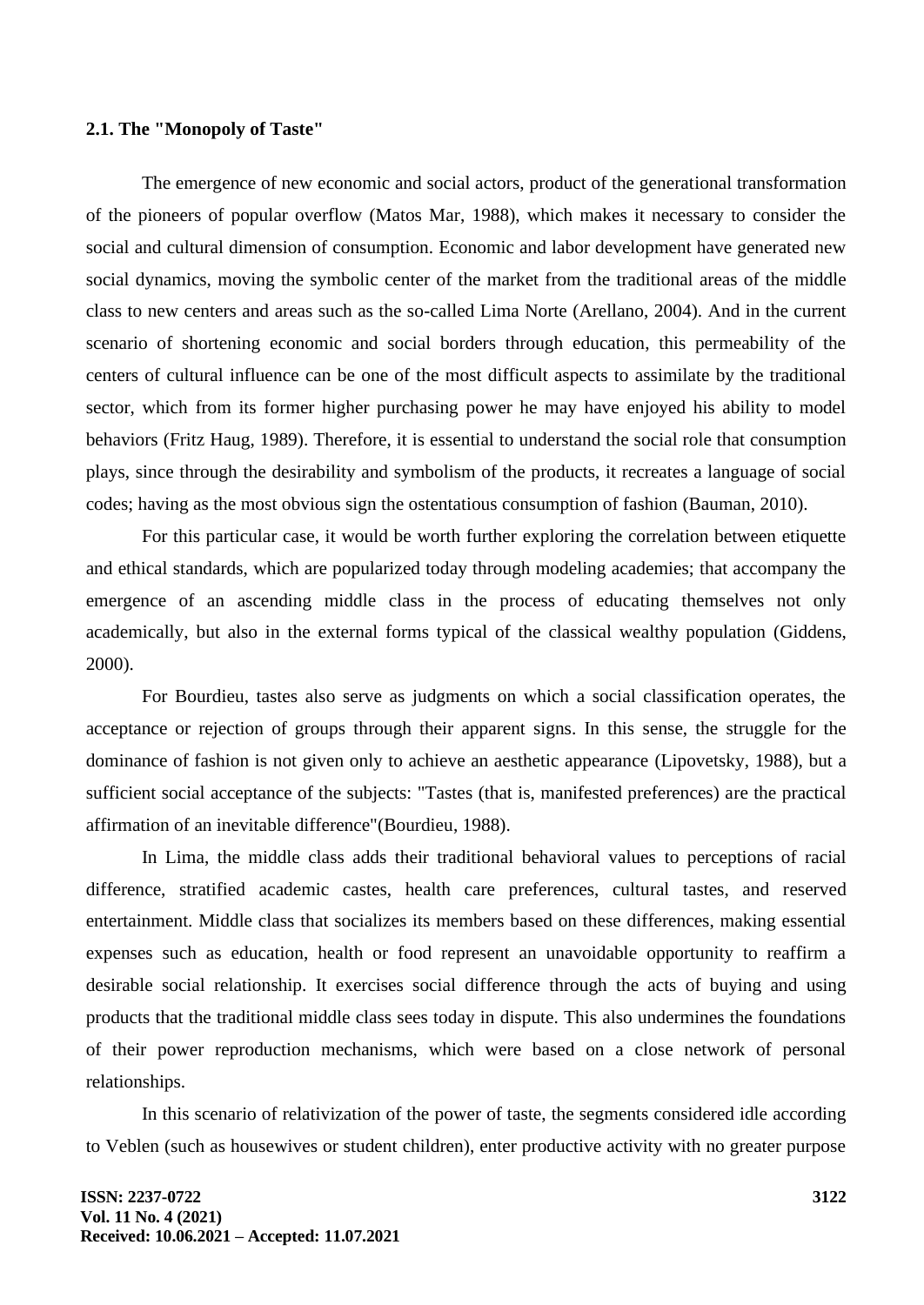than to ensure their subsistence: they would seek to ensure their capacity for social influence through spending on entertainment, fashion, aesthetics, home improvement and other consumption considered sumptuous (Yonnet, 2005). This is due, in the first place, to the economic blows received by the salaried and professional middle class, in the periods of economic hyperinflation of the late 1980s, and to the economic shock and layoffs derived from the liberal economic regime of the early 1990s. Overthrow of the traditional middle class that, however, did not stop conspicuous consumption in shopping malls and supermarkets.

This triggers a process of early labor incorporation of the traditional student middle class, which would be motivated by a certain need for social ostentation through work: "At all times, except in the lowest cultural stages, the normally constructed man is helped and sustained in his own respect for "decent appearances" and the exemption from "menial jobs" (Veblen, 1955). Therefore, the role that study plays in their lives seeks to displace them from the minor trades traditionally developed by their ancestors towards liberal professions that, beyond income, rewrite family history.

But they are also defenestrated in the massification of characters and popular themes through the media: multiplication of popular newspapers, rise of Andean-Amazonian urban music such as chicha and tecnocumbia, television programs about popular idols, station entertainers of migrant television. source. Visible massification of the media surrendering to the economic evidence of emerging spending capacity.

The symbolic and cultural character of fashion allows us to understand the importance of the social study of consumer phenomena, understanding its implication in a possible current struggle for the seizure of the bastille of control of taste, between the emerging and traditional sectors of the Lima middle class.

#### **2.2. Consumption, Fashion and Identity**

The Anthropology of Consumption, in the context of emerging economies, allows building the cultural codes of the growing and new middle class of the country. This is relevant, since they are consumption models in the near future given their growing economic, social and cultural relevance; along with its notorious prominence in the media (Auge, 1998). Anthropology also contributes to finding deviations from the borders of "normality", focusing on the processes of change and cultural intersection, distancing itself from conformity with the average referent or the schematization of human behavior (Douglas & Isherwood, 1990). For this reason, cultural studies of consumption are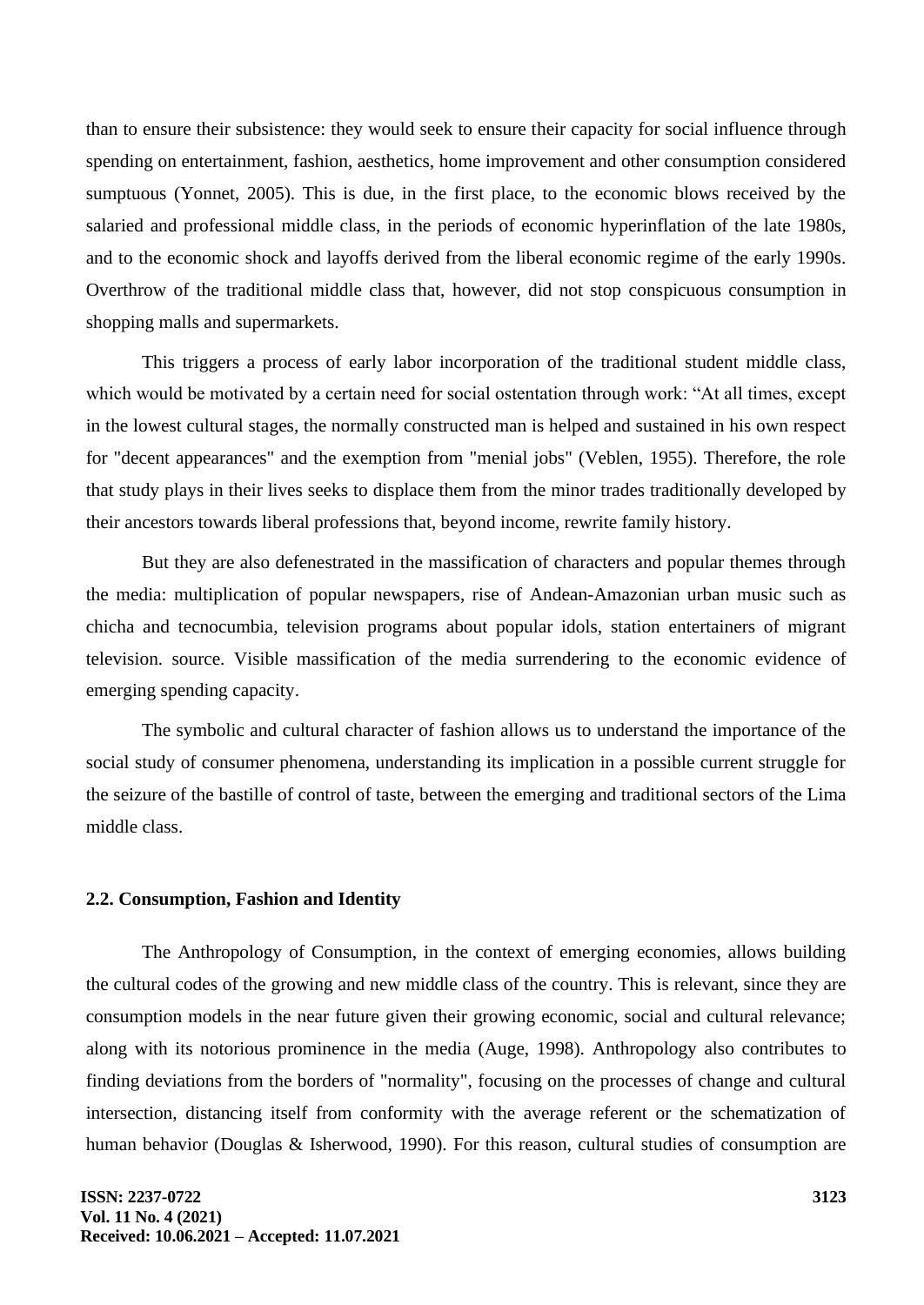relevant to understand the dynamics of the market, allowing to recognize the constant social transformation of groups; Strategic aspect to operate in a context of accelerated changes in information, social and economic matters. Likewise, they would fulfill an inclusive role, by generating visibility of previously marginalized sectors by turning them into important consumer actors; but still today with a materialistic and exotic approach.

As before they were public squares, shopping centers are ideal spaces for the study of social dynamics and transformations in the current generation. For emerging young people, Shopping Centers are anchored in their local realities since they are witnesses of how they are transforming the daily beach into places of consumption, work and affective relationships; becoming Almost Places that create contexts of socialization that promote a subtle and daily struggle for recognition and inclusion, in a historical framework where citizenship seems to be acquired from becoming subjects of consumption. The ethnological analysis of consumption puts concrete objects in perspective, allowing us to interpret their symbolic role in current markets and advertising. As the individual and his groups enter the dynamics of the market, the symbolic of consumption becomes more necessary and explicit.

Commercial brands, beyond the real need for consumer objects, would act as mythologies that give meaning to the theater of social roles; creating a symbolic reference system that operates by creating empathies or distinctions between young people, but reinforcing the identities present. Cultural consumption of brands that are expressed in social rituals of consumption, which imprint the postmodern emotionality of the new Lima generations. Along these lines, clothing brands are pieces of a puzzle for the construction of role-playing games; a repertoire of what is recommended, desirable, or acceptable for the social groups they need to join. But these social meanings, provided by brands, are not interpreted in a linear, submissive or hypodermic way, by consumers; otherwise, they are re-decoded under particular belief systems according to economic and cultural contexts. In this particular case, emerging families with the ability to integrate into classic spaces when necessary, but also to create their own order in the modern neighborhoods they are building. And specifically in North Lima, with a large concentration of migrants from the north coast of the country, the cultural traits of extroversion and affability train them in socialization skills with diverse people and have more related themes to function in a coastal capital; different from those that could have Andean origins with more endogamous cultural traits.

As a reflection on the method, the ethnography of consumption requires the creation of a climate of trust, contingency and empathy that provokes conversation in a natural environment. It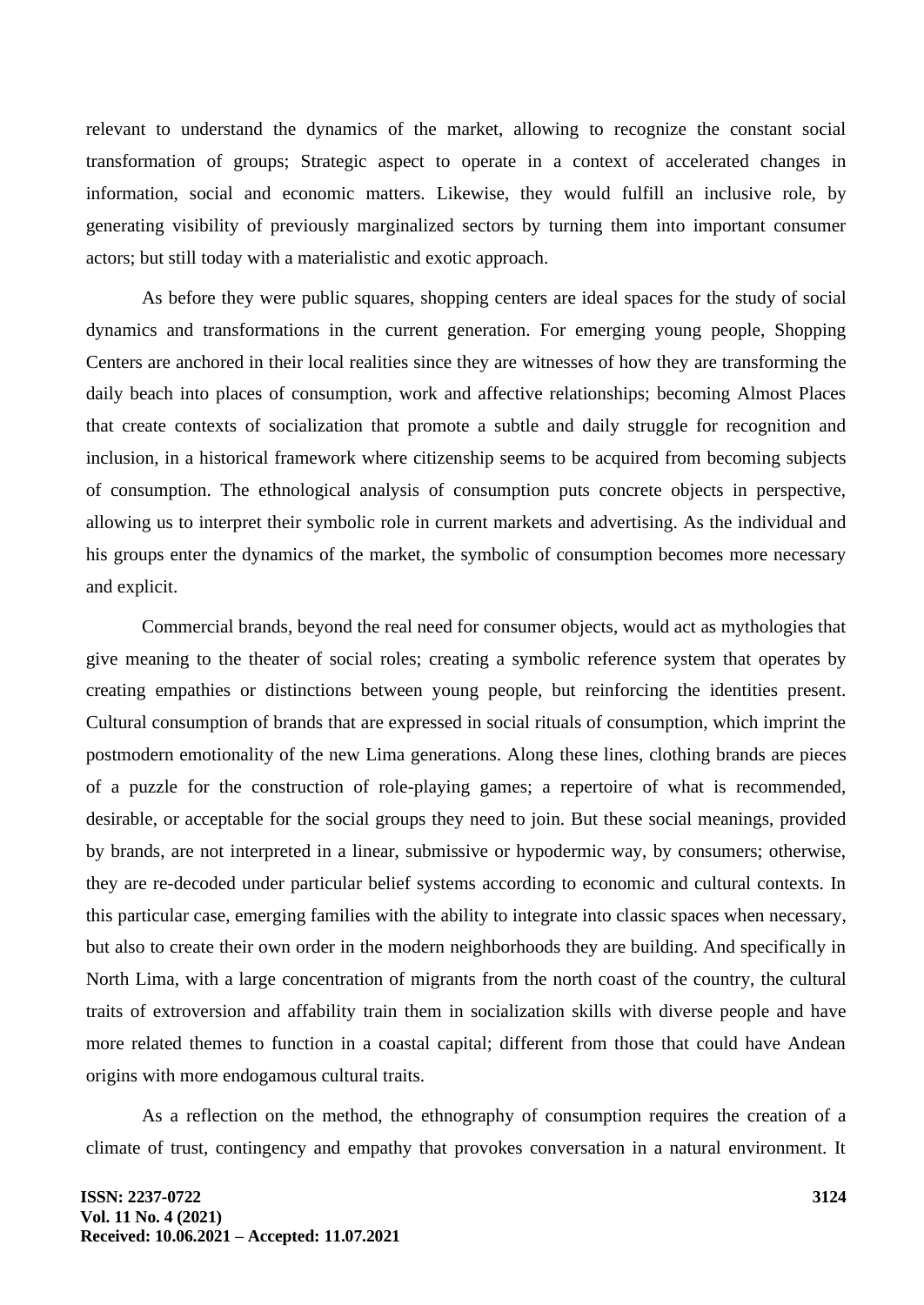allows to reveal unexpected angles of the subject, relativizing the importance of consumer objects in the context of the consumer's life. The ethnographer is exposed to discover and does not just ask. The battery of ethnographic techniques allows a deep, systematic and detailed recognition of homes, communities or public spaces; understand culture as an integrating system of social identity.

In the postmodern scene, ethnographic conversations before structured interviews allow us to capture the emotional situation of the subjects because it requires an understanding of the context in which it occurs, as well as the state of the person to intervene. Likewise, it is not a question of a subject in question subjected to questions from an interlocutor located in the condition of an expert, but of a dynamic that flows from two or more subjects under the same material and symbolic situation.

## **3. Methodology**

The design used was of an interpretive type of a phenomenological nature, which sought to investigate people's perceptions, the meaning of subjective experiences and collectively constructed perspectives (Baptista, et al., 2008). This research sought to understand the correlation between fashion consumption and identity construction; based on a case study of young university students from Lima Norte. The methodology used in this research was qualitative: in-depth interviews (20), semi-structured, which considers the different variables of consumption, identity and fashion; Focus Group (02), Divided between (06) men and (06) women who study in North Lima; Field observation in public places (03): shopping malls, discos, universities, including a field record of the selected target audiences. Additionally, self-observation was incorporated, divided between (10) men and (10) women students of higher education from Lima Norte.

The group of participants was made up of young people, between women and men, taking into account that they were between 18 and 24 years old, and that they resided for more than 5 years in the northern districts of Lima. All of them have the common characteristic of having attended or are currently pursuing higher university studies.

The present ethnographic study was carried out in the city of Lima, in the North Lima area, for 24 months, which is based on a progression and crossing of information gathering stages.

For the present study, we seek to analyze the role of consumption, specifically fashion, in defining the identity of young people and their cultural configurations; understand how these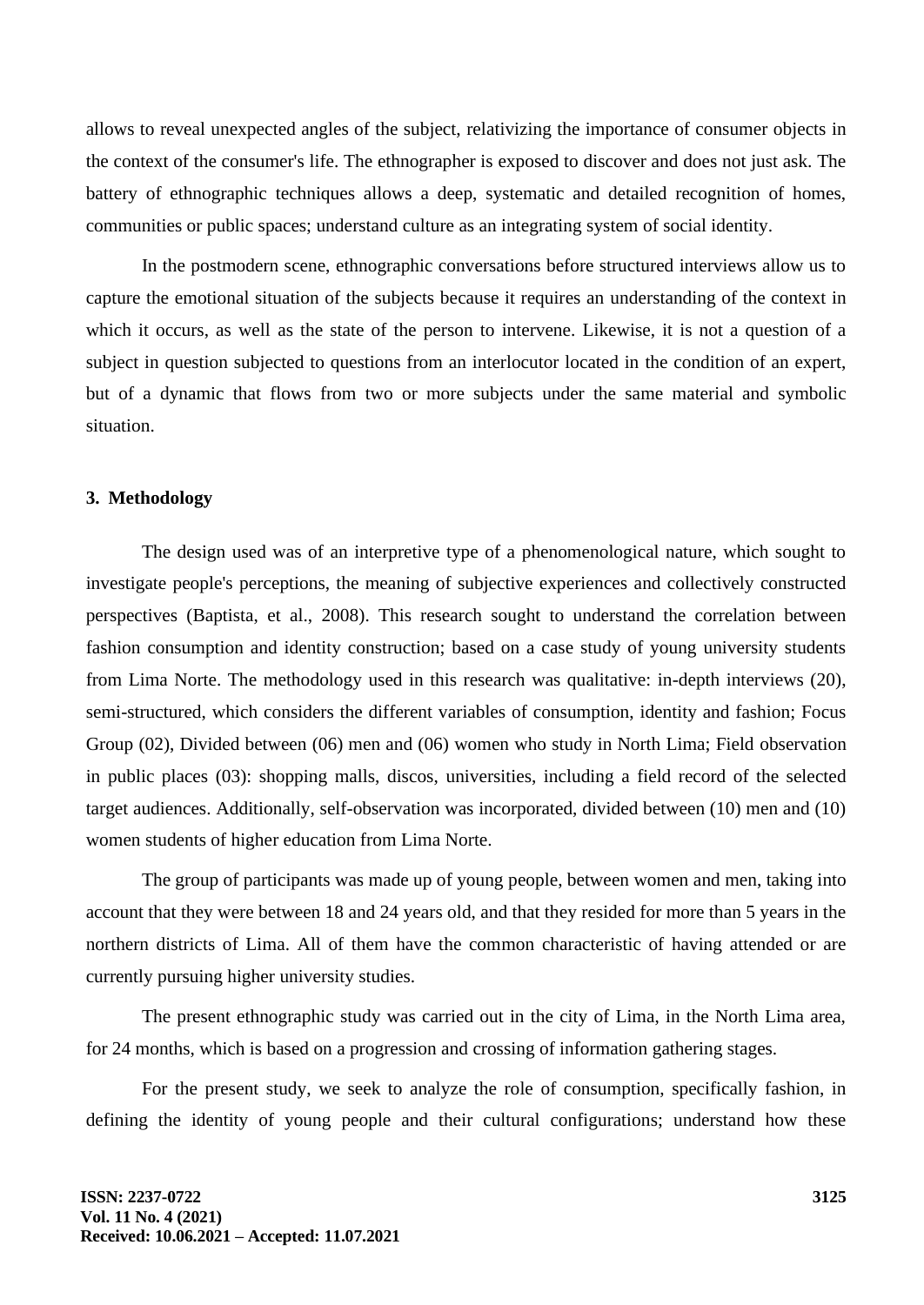elements would be related from a case study in young university students from the emerging area of Lima Norte.

The main questions of this research revolve around the relationship between identity models and fashion consumption of young students from Lima Norte:

- a. How are fashion consumption and identity models related to university students?
- b. How do social influences operate in your definition of identity and in your fashion consumption?
- c. What identity models are forged in young Lima university students from economically emerging areas?

The focus is on fashion consumption (clothing and personal appearance) as it is a representative consumption of contemporary society; also because of its intensity in containing the dynamics of supply and demand and, furthermore, its potential to encompass symbolic elements in their purchase, use and subsequent experience. The study focuses on the youth of North Lima, as it is the sector with the greatest social, economic and demographic dynamism in the capital of Peru; in a context of internationally recognized economic growth. The youth and university population is segmented, which would constitute a sign of generational change and paradigmatic social mobility in this context.

# **4. Results**

From what has been analyzed, the following conclusions are established on the relationships between Identity and Fashion Consumption in young university students from Lima Norte; as well as its implications for the practice of Consumer Anthropology in emerging economies:

First: On the relationship between fashion consumption and identity models in young people; They choose their identities from the personified catalogs that represent the academic, professional, and friend groups they join. This personal and group redefinition, rather than being a mechanical cycle of fashion adoption, becomes an interactive experience of cultural codes.

In emerging postmodernity, identity becomes plastic and ductile. Just as preservation of origin is strategic, so is camouflage by combining personal appearance and conspicuous consumption of fashion objects. The body is not only covered with clothing and accessories, but also creates an exoskeleton of social roles and functions, which interact flexibly in different social theaters;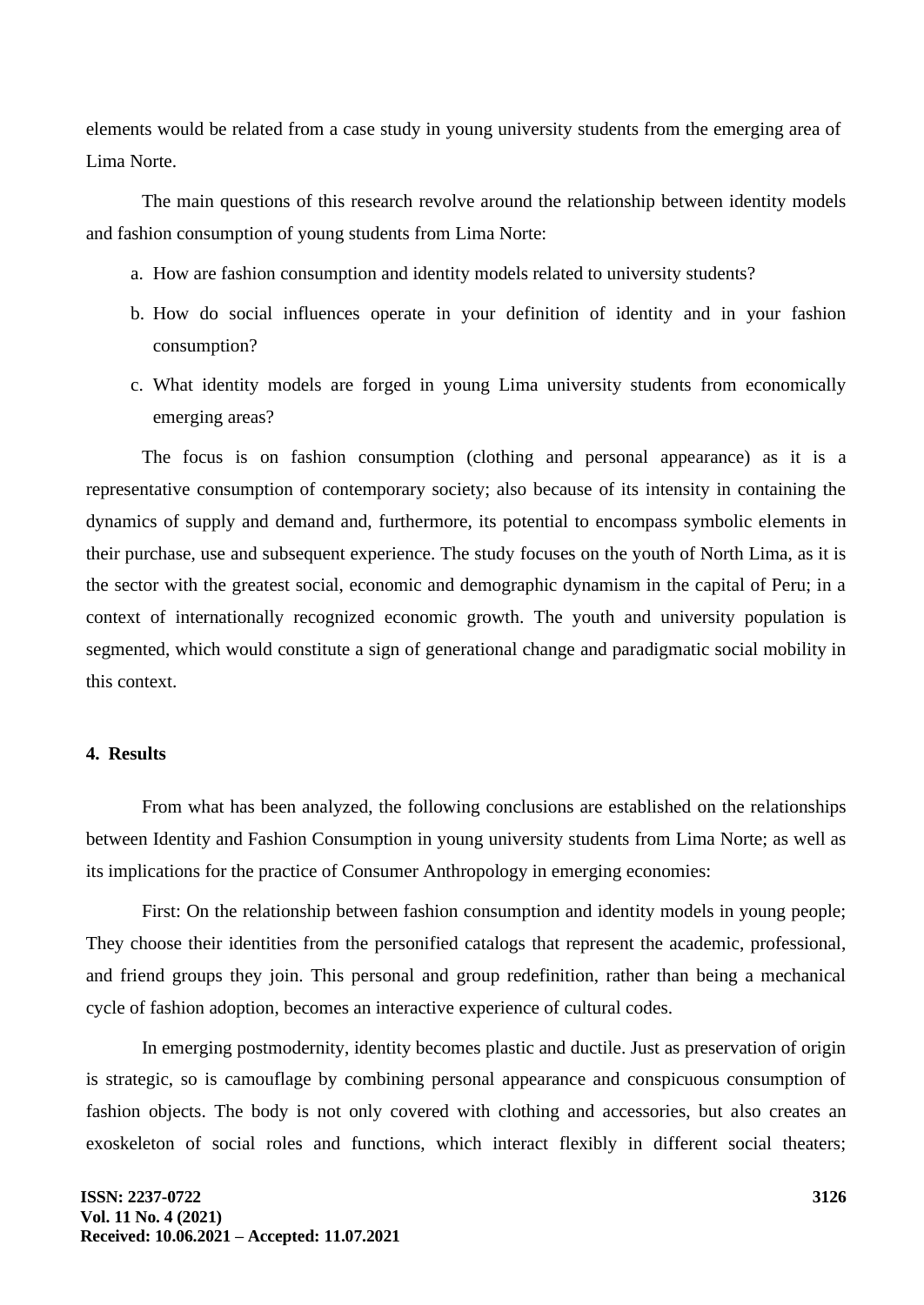Therefore, it is difficult to assume a unique identity for the entire emerging young population that experiences continuous social and professional changes. A rhizomatic game of surfaces, skins and images is forged that offers a large amount of information and multiple possible logics. This postmodernity of individual and social roles, which is materialized through fashion consumption, would not imply a transformation of personal or individual identity; but a pragmatic and different management of socialization at work, the university and neighborhood theaters; that it would become tangible in a chameleonic way of dressing between the tailored suit (discreet) and the comfortable clothes (colorful) in the environments of his neighborhood. Clothing mutations that would seek to be notorious to mark the changes of scenario and role assumed; given that the work and living spaces are distant from each other and remain different (downtown shopping area in front of the dormitory city, 2 hours by public transport). These individuals would then use the distinction through fashion consumption to present themselves as socially and culturally different in each setting, accumulating status and class each day on each trip between work and the neighborhood.

For this reason, fashion consumption exceeds a stage of purchase out of necessity, for the satisfaction of social desires. It would function as a language that allows access to the group and differentiates itself, marking the limits between what is accepted and what is exclusive, for a young population in social, educational and work transformation. In emerging youth, it would not imply an annulment of personal, family or neighborhood identity in the sense of alienation, like a renouncement of their family antecedents or an annulment of their own identity that the critical current supposes of consumerism. In short, fashion consumption implies an assembly or adaptation to the means of survival, which covers its pillars of ancestral values, without eluding the moral control that mothers exercise over them; More than the reproduction of aspirational paradigms, it would become a means of communication, which enables the expression of their philosophy of life that is sustained by a transgenerational struggle for family improvement.

Second: On the forms of functioning of social influences in the definition of identity in their fashion consumption; mothers are the most relevant and notorious social influence, exercising their dominance through the financial logistics of fashion consumption. And it is that through the clothing of their educated children, they mobilize their own surname and family identity towards new educational and work groups, where they have to be constantly questioned about their origin and future. For this reason, Fashion Consumption allows to reveal the social dynamics of generational conflicts in relation to the body and morals, as well as the economic and social transformations within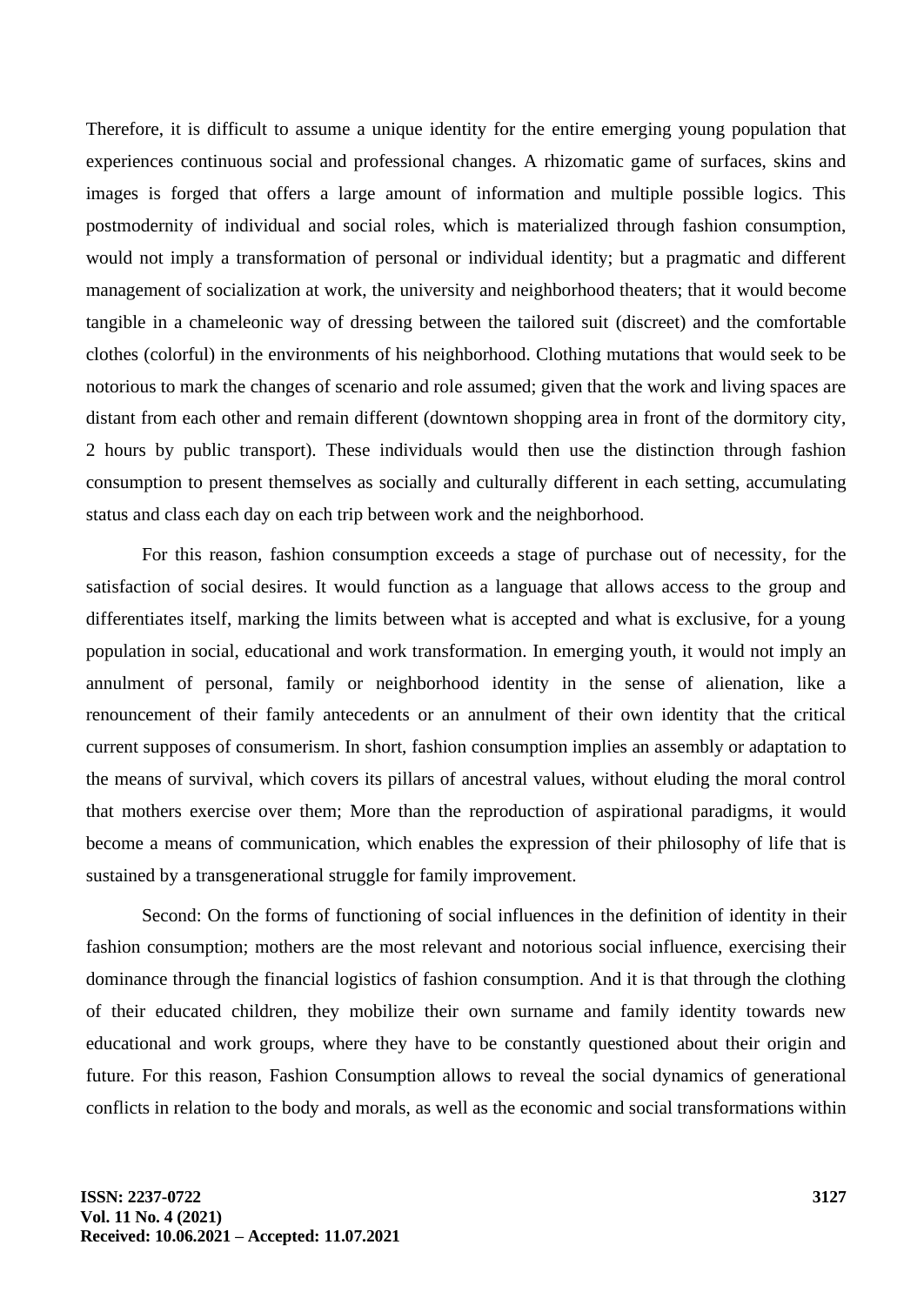the family. Changes that outline strategies for mastering the mechanisms of social and productive inclusión.

Likewise, in fashion consumption the tensions between modernity and conservatism are externalized; dividing the trend hunters from the following en masse. Fashion pioneers have the social credibility to assume a role that transgresses the prevailing paradigm in fashion, until it is later appropriated by the market for mass dissemination. These stages involve processes of choice, assembly, acculturation and socialization; of great interest for current social analysis. Fashion consumption is a thermometer of contemporary identity discourses (Diaz, 2000). In this sense, the search for "comfort in clothing" is a strategy to face the multiple social spheres in which these young people coexist (modern and in the process of urbanization), but rooted in their family and regional structures. Through fashion consumption, the dilemma between identity and personal image is also expressed, which forces the intervention of third parties in decisions about personal appearance, invoking the voice of social consensus (between duty and wanting to be). The limits of individual freedom and expression in public space are tested through personal appearance; before the omnipresent sanction of taste or social acceptance, which is still exercised by the traditional middle class. In short, a familiar Trojan horse for the conquest of work and academic spaces; managing and decoding the mechanisms of "taste" that the typical middle class still maintains, but that is filtered by this emerging generation.

Third: On the identity models that are forged in young Lima university students in economically emerging areas; They define themselves as a population with academic, economic and social solidity. With this, they evade the mechanisms of racial segregation that, historically, limited their relatives; generating a movement of neo-sincerity, which breaks the monopoly of appearances of taste governed by the Creole middle classes. This generates a discourse of effort as the only means to achieve personal and family goals; generating two different strategies to achieve personal success: the pragmatic way of rapid labor insertion versus the commitment to an artistic intellectualism (post-materialist, ensured by an elevation of the accumulated conditions of their migrant grandparents). They are projected into the future with an image of leadership that would border on a certain authoritarianism, reproducing power roles and transferring them to the interior of Lima Norte society, depending on the educational and commercial access scales; Segmentation mechanism typical of the consumerist and capitalist system of modern Perú.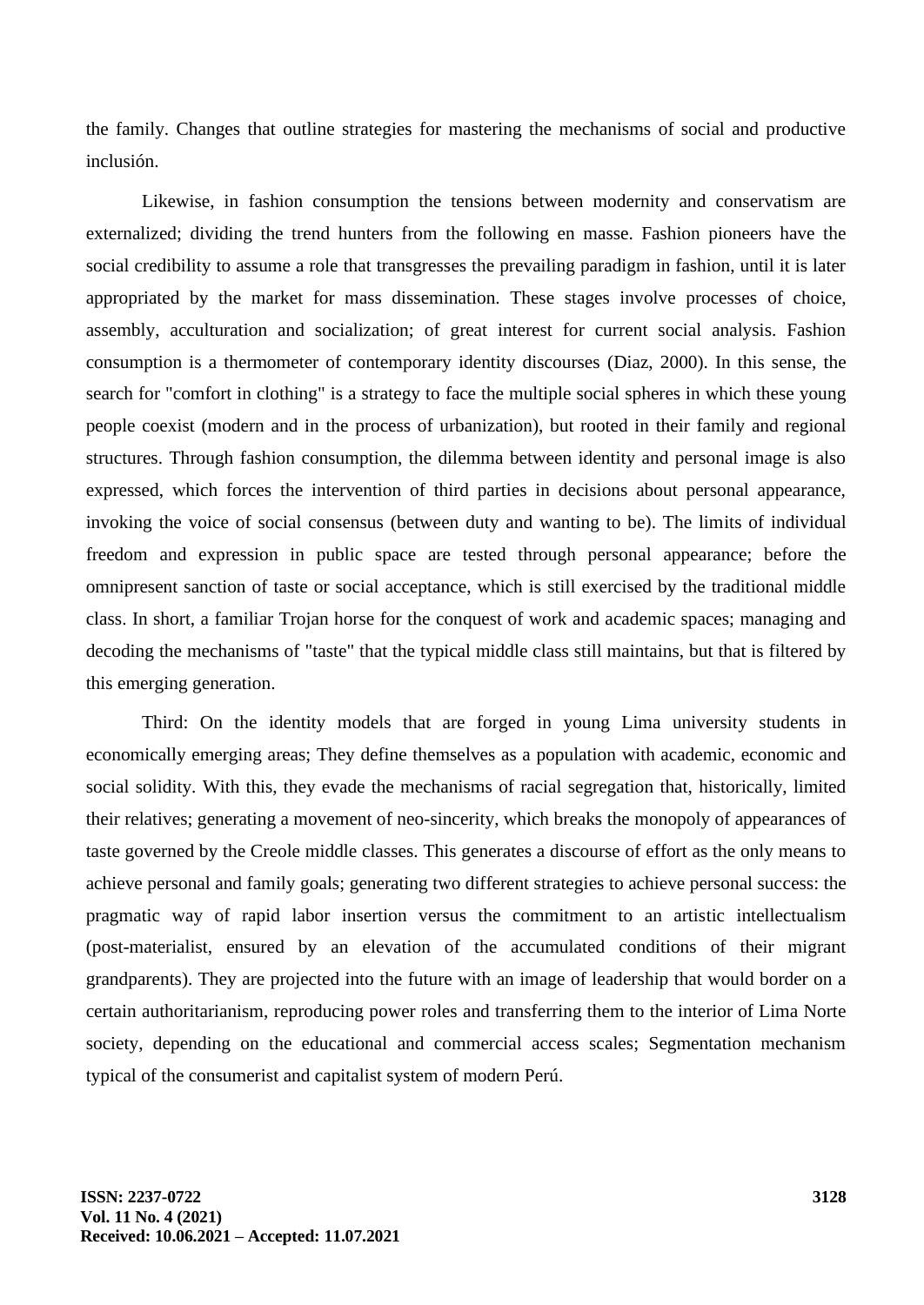|                | <b>Nombre</b>     | <b>CONSUMO DE MODA</b>                                                                                                                                                 | CÓDIGO                   |
|----------------|-------------------|------------------------------------------------------------------------------------------------------------------------------------------------------------------------|--------------------------|
| $\mathbf{1}$   | Melina            | Casi siempre me pongo un polo que tenga algún detalle o<br>alguna forma especial                                                                                       | Diferencia               |
| $\overline{2}$ | Carolina<br>( )   | No me gusta que otra persona tenga la misma ropa que yo lo<br>detesto, y como mi papá vive en Japón nos manda ropa y como<br>es muy difícil que alguien tenga la misma | Diferencia               |
| $\mathbf{3}$   | Gladys            | Recuerdo los paneles que pasan de Saga, Ripley. Para no<br>quedarme dormida en el bus, recuerdo los colores vistosos y<br>las promociones que publican                 | Paisajismo               |
| 4              | Marilú            | Iría a comprar a Plaza San Miguel, con amigas Me tomaría 6<br>horas, con break. Iría a una tienda y luego otra                                                         | Lúdico                   |
| 5              | Karina            | Me visto no muy llamativa, algo que me sienta cómoda yo y<br>que me vea bien.                                                                                          | Comodidad                |
| 6              | Claudia           | súper casual bueno cuando hay que vestirse al sastre se hace,<br>sino súper casual                                                                                     | Situacional              |
| 7              | Carolina          | Voy de frente y compro, veo algo y compro. No veo revistas,<br>no me informo.                                                                                          | Des-<br>intermediada     |
| 8              | Julia             | Gastó en lo más necesario, por ejemplo gasté la vez pasada<br>en ropa de vestir, ropa ejecutiva, por el trabajo                                                        | Laboral                  |
| 9              | Patricia          | Yo te mezclo de todo, sport, casual, generalmente sport jeans                                                                                                          | Ecléctico                |
| 10             | Carla             | Me informo de las últimas tendencias de la moda de las<br>revistas, las de Saga y Ripley que me llegan.                                                                | Mediada                  |
| 11             | Richard<br>Ch.    | Cuando trabajas te da acceso a un grupo de personas diferente<br>y a un tipo de ropa diferente.                                                                        | Laboral                  |
| 12             | Walter            | Antes usaba todo negro, era mi época metalera, es de cuero, la<br>puedo usar para todo incluso para la universidad, una reunión<br>o formal                            | Alteridad                |
| 13             | Juan<br>Luis      | Comprar algunas cosas que te hace falta                                                                                                                                | Agenciamiento            |
| 14             | Emilio            | Compro ropa que me gusta visto normal no estoy pendiente a<br>lo que me mira la gente.                                                                                 | Camuflaje                |
| 15             | Óscar             | Me puedo vestir urbano, otras veces más formal y otras veces<br>en la forma de comportarme puedo ser así bien loco y otras<br>veces comportarme en ciertos momentos.   | Actitudinal              |
| 16             | Antonio           | Transmitir tu personalidad en el vestir sobretodo                                                                                                                      | Actitudinal              |
| 17             | Daniel            | Casual, porque como estoy yendo a la universidad tengo que<br>estar cómodo                                                                                             | Comodidad                |
| 18             | César             | No usando prendas muy ajustadas o muy sueltas q no permitan<br>el libre desenvolviendo físico; o llamando la atención de forma<br>innecesaria y exagerada              | Comodidad /<br>Camuflaje |
| 19             | Miguel            | No porque esté a la moda me voy a poner algo, me pongo algo<br>con lo que me sienta bien                                                                               | Comodidad                |
| <b>20</b>      | Roger             | "A la champa", lo que encuentre primero                                                                                                                                | Comodidad                |
|                | Source: self made |                                                                                                                                                                        |                          |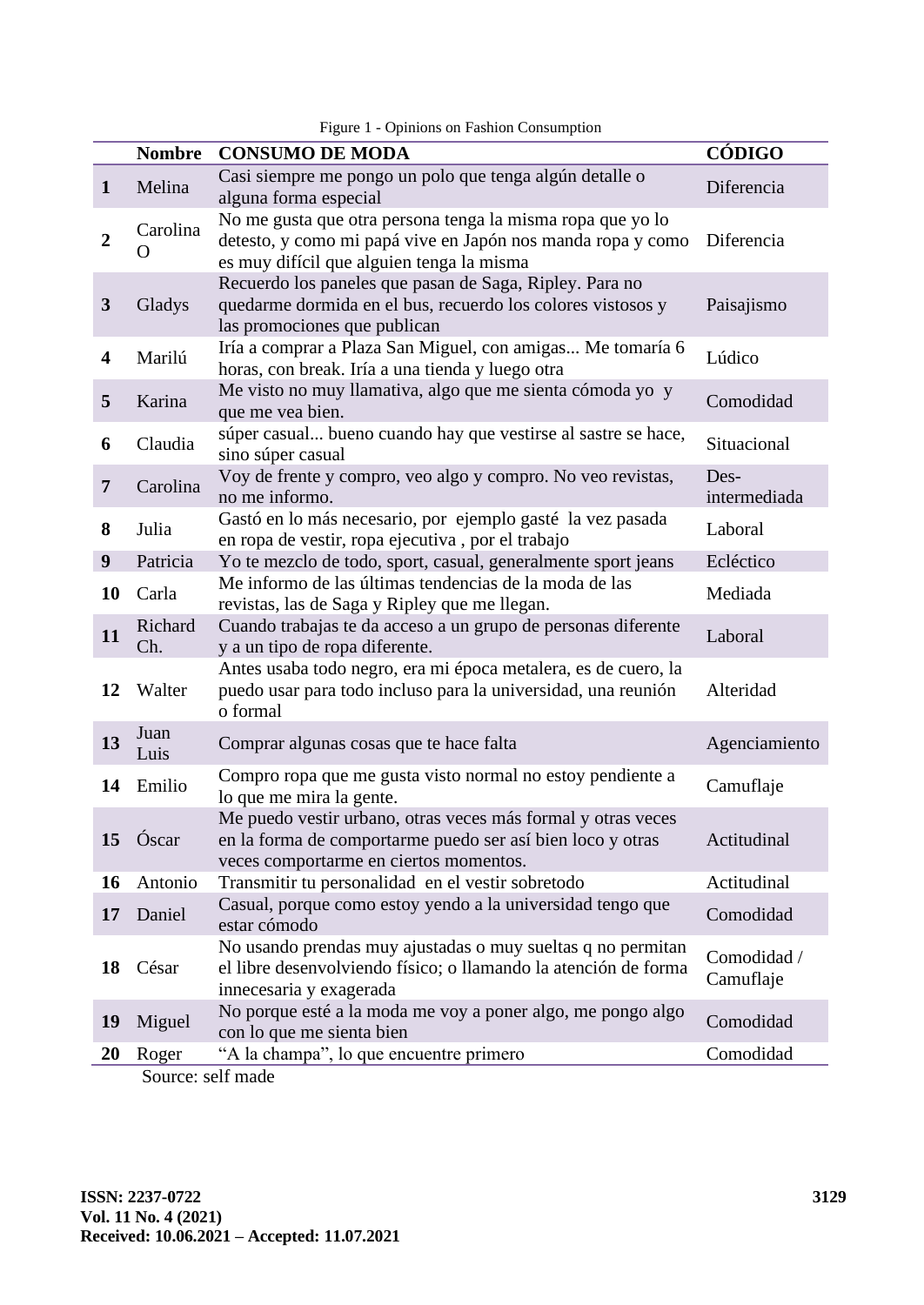The youth of North Lima are in a transition stage in terms of classes and social identities, economic access, drastic generational differentiation with their migrant parents and a constant struggle for acceptance in the academic, social and labor circuits. The challenge is even greater if we consider that they have no prior antecedents or references to effectively socialize in these new settings. Therefore, the role of the media is essential. In a context in which any common subject can become stellar thanks to social networks (in the media trend of discovering talents), fashion consumption communicates a tactical identity. This generation, rather than reproducing messages mechanically, has the ability to self-produce collective content through interactive channels, going from being recipients to means of communication of the message itself.

Precisely, the next stage to be conquered by this emerging population is the monopoly of taste against the traditional middle class; Symbolic struggle to define who will become the visible face of a country that is currently booming in the economy and in the media, in which cultural production and consumption are key elements.



Figure 2 - Autoethnography of Fashion

Source: Self made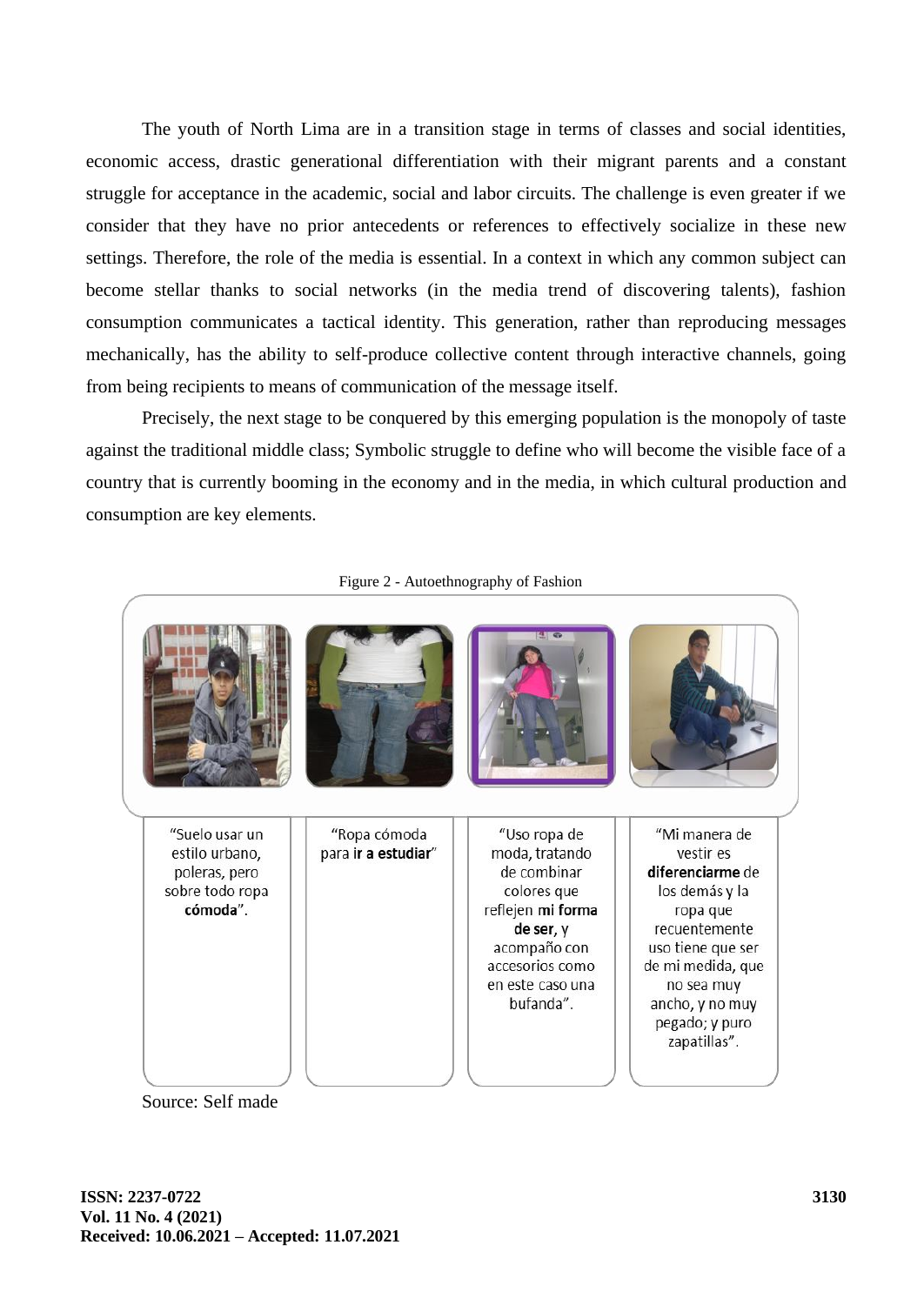#### **5. Conclusion**

The youth of North Lima are in a transition stage in terms of classes and social identities, economic access, drastic generational differentiation with their migrant parents and a constant struggle for acceptance in the academic, social and labor circuits. The challenge is even greater if we consider that they have no prior antecedents or references to effectively socialize in these new settings. Therefore, the role of the media is essential. In a context in which any common subject can become stellar thanks to social networks (in the media trend of discovering talents), fashion consumption communicates a tactical identity. This generation, rather than reproducing messages mechanically, has the ability to self-produce collective content through interactive channels, going from being recipients to means of communication of the message itself.

Precisely, the next stage to be conquered by this emerging population is the monopoly of taste against the traditional middle class; Symbolic struggle to define who will become the visible face of a country that is currently booming in the economy and in the media, in which cultural production and consumption are key elements.

With the development of the Internet and the media, consumerist prophecies predicted the isolation of young people from an electronic device. This is in apparent contradiction to what was proposed by the sociologist Marshall Mc Luhan who, in the 1960s, proposed the beginning of a global village where the citizens of the world reconnect through the media.

But what we would be witnessing is that in the era of social networks, the generation of contemporary young people breaks the barriers of space and time, and we would face a process of retribalization of subjects and groups in virtual universes. But at the same time, this generation would be disconnecting from their immediate social environments. This would force us to modify the research approaches and understanding of the identities of people and groups in contemporary societies.

In the postmodern era, consumption would become the socializing activity of people, family activities and as a purpose of work activity. In this, anthropology plays a key role in urban life; spaces of re-tribalizations based on innumerable social interactions fostered by consumption (Badot et all, 2009). Global village that integrates the immensity of worlds scattered through telecommunications networks, in a scenario of group reintegration and intercommunity connection unprecedented in history.

Postmodernity has as a condition the universality of its connection and medium, and that it would feed on the difference to constantly nourish itself from its contents. In this sense, the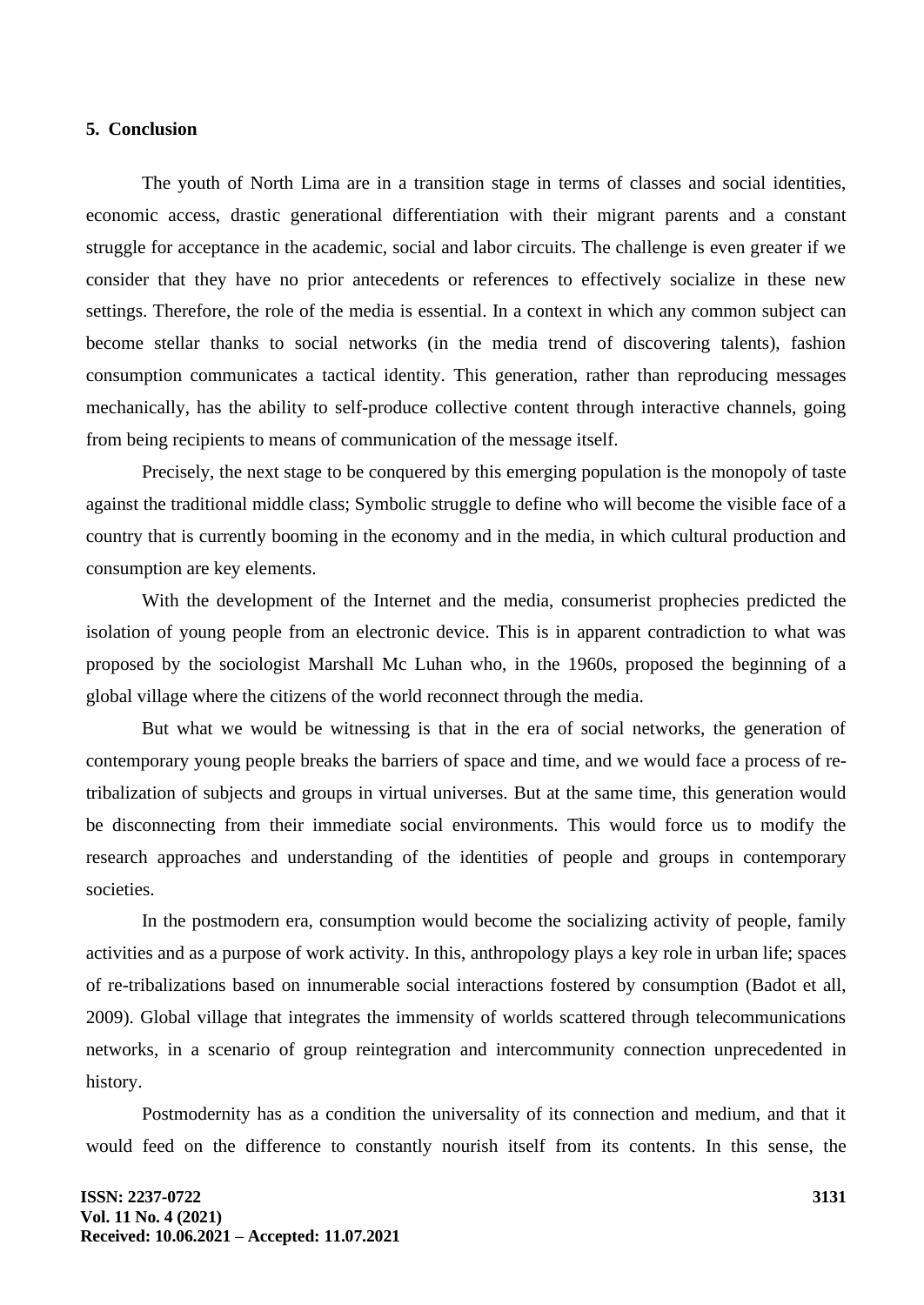postmodern anthropologist would leave the paradigmatic work of defender of permanecias to that of chronicler of changes and exchanges (Bartra, 2007). Postmodernity that is, in its multiplicity of contents, a source of study subjects in a growing process of exploration of knowledge, groups and forms of socialization. Cosmopolitan cities such as Paris, New York or Shanghai are today a melting pot where different societies converge and where intense processes of acculturation are carried out between local, native or foreign communities; transfer the frontiers of otherness from the periphery to the city; own of its process of sociocultural magnetism. Borders in the plural given that beyond the dispute between the foreign and the local, today in disuse in large cities where migratory confluences, social mobility and commercial convergences (García-Canclini, 1998).

This, added to the corporate concentration of businesses, and with it of the commercial brands that are unifying the discourses of the offer with their promises of well-being, satisfaction, choice, real and perceived needs, among other promoted values. Challenge that urban anthropology welcomes marked by the dynamics that markets impose on social interactions; generating a magma of social realities in motion.





Source: Self made

### **References**

Arellano, R. (2004). *"Lima, city of the Kings, the Chávez, the Quispe ...".* Lima: Epensa. Augé, M. (1998). *Towards an anthropology of contemporary worlds.* Barcelona: Editorial Gedisa.

**ISSN: 2237-0722 Vol. 11 No. 4 (2021) Received: 10.06.2021 – Accepted: 11.07.2021**